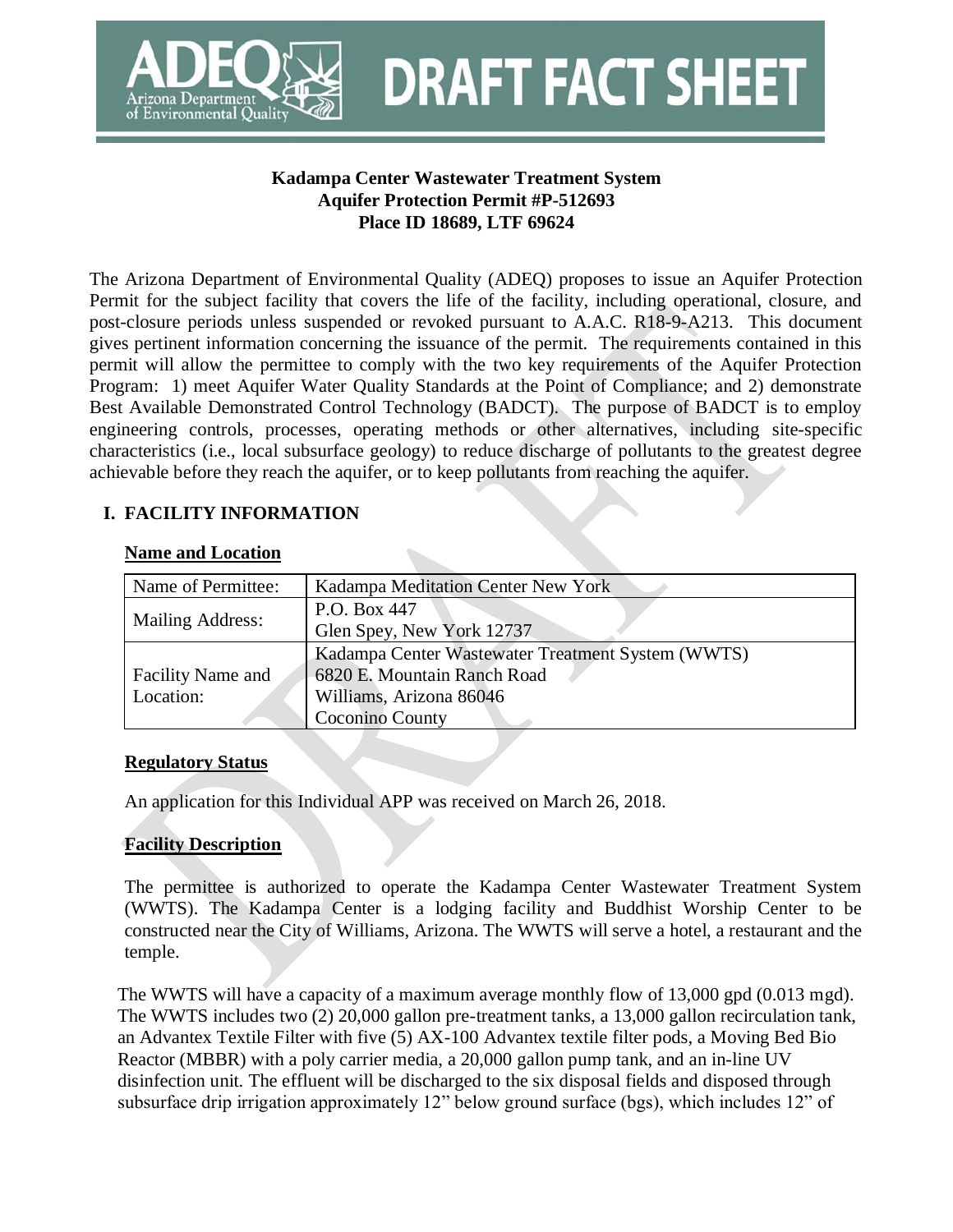imported fill material. All sludge pumped from the pre-treatment tanks will be collected by a certified septic hauler. The hauler then transports the sludge to an approved treatment plant.

The site includes the following permitted discharging facility:

| <b>Facility</b> | Latitude | Longitude                                             |  |
|-----------------|----------|-------------------------------------------------------|--|
| Disposal Fields |          | $35^{\circ}$ 15' 49.7" N   112 $^{\circ}$ 03' 26.7" W |  |

## **II. BEST AVAILABLE DEMONSTRATED CONTROL TECHNOLOGY (BADCT)**

The WWTS is designed to meet the treatment performance criteria for new facilities as specified in Arizona Administrative Code R18-9-B204(D).

- The WWTS with Advantex Textile Filters is designed to meet total nitrogen of 15 mg/l. The facility has proposed the alternative BADCT per Arizona Administrative Code R18-9- B204(D) for WWTS. The facility has provided following justification: an alternative BADCT has been approved based on following site specific criteria:
	- The groundwater depth is approximately between 2,800 ft. below ground surface.
	- $\blacksquare$  The test results from five boreholes shows that the soil type for first 0-6" is silty clay loam, 6-18" and 18-89" is silty clay. The facility has provided shallow disposal of treated effluent through disposal fields. The feed lines will be at the depth of 30" below the frost line.

### **III. HYDROGEOLOGIC SETTING**

The City of Williams is situated in the basaltic San Francisco Volcanic Field, located unconformably above the Moenkopi and Kaibab Formations (silty sandstones, and subordinate limestones and shales). Faults generally trend NW-SE and dip moderately to the southwest. Five (5) boreholes near the facility were drilled to refusal, from 84-103 bgs. The first zero (0) to six (6) inches yielded sandy loam. Below six (6) inches bgs to the borehole's depths yielded clay and sandy clay from the Kaibab. Groundwater was not encountered in the borehole study. However, groundwater data obtained from Coconino County indicate the primary aquifer depth at approximately 2800 feet bgs near the Williams area, and flows to the north-northeast. Five (5) domestic production wells are within  $\frac{1}{2}$  mile from the discharge area, three (3) of which are downgradient from the discharge area. These wells are drilled to approximately 3,600 ft bgs.

# **POLLUTANT MANAGEMENT AREA (PMA) / DISCHARGE IMPACT AREA (DIA)**

The PMA circumscribes the treatment plant and effluent drip line locations. Due to the depth to groundwater and how the effluent will be discharged, the DIA is the same as the PMA. No surface water bodies are within the area. The facility is located on a parcel that is designated as a FEMA Zone X, with minimal flood hazards, and contains no 100-year floodplain boundary.

### **IV. STORM WATER/SURFACE WATER CONSIDERATIONS**

The facility is located in Map Panel 04005C6375G. This map panel is not printed. This area is located in Flood Zone X which is the area outside of any special flood hazard area. The WWTS is outside of the 100-year flood plain.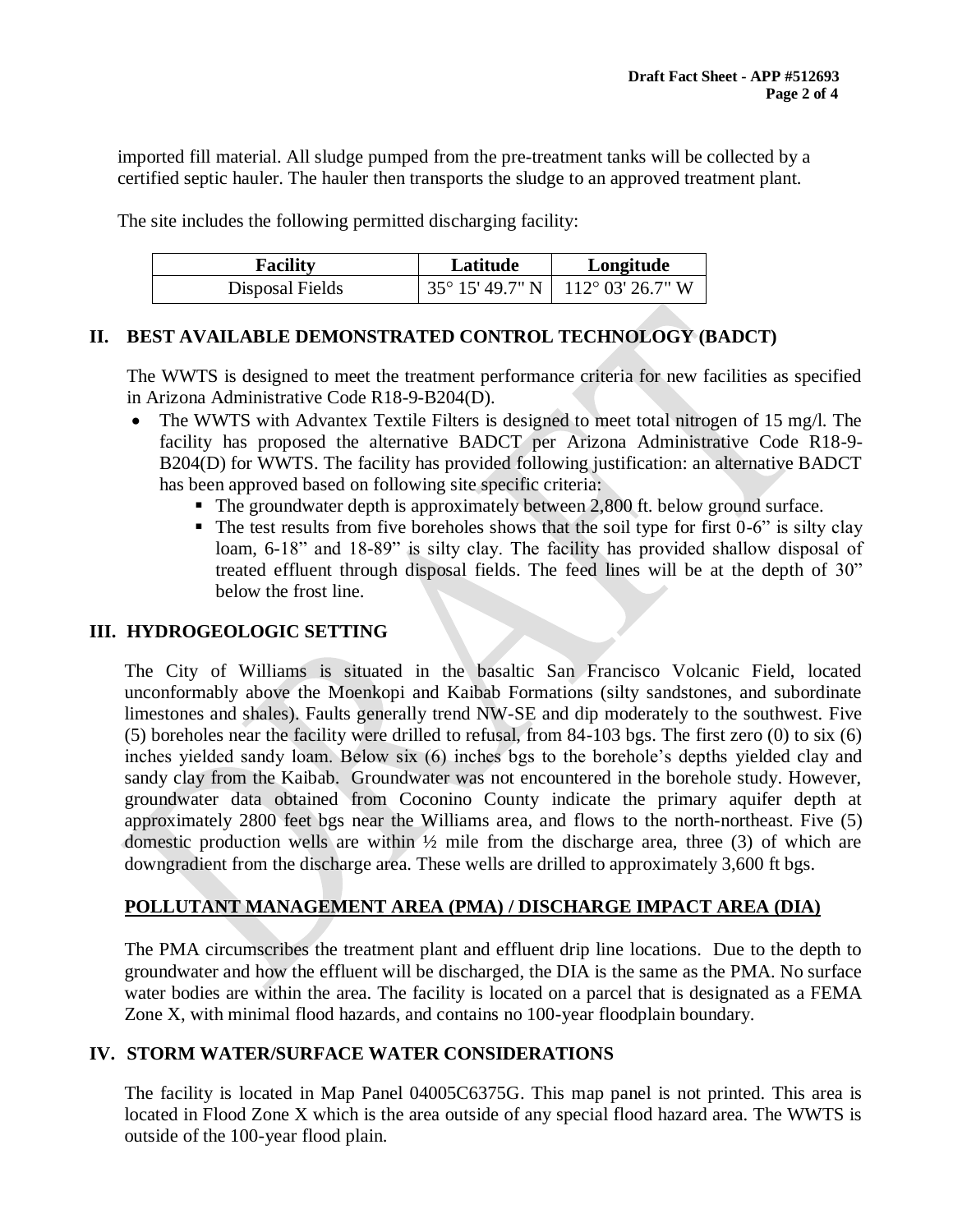## **V. COMPLIANCE WITH AQUIFER WATER QUALITY STANDARDS**

## **Monitoring and Reporting Requirements**

To ensure that site operations do not violate Aquifer Water Quality Standards at the point of compliance, effluent is required to meet the Discharge Limits in Section 4.2, Table IA.

The permittee shall monitor for flow at the flowmeter located upstream of the UV disinfection unit and a representative sample of the effluent shall be collected monthly at the sampling point located downstream of the UV disinfection unit for Total Nitrogen and fecal coliform.

#### **Point of Compliance (POC)**

The POC for this facility is located as follows:

| $POC$ # | <b>POC</b> Location                                         | <b>Screened</b><br>Interval (ft<br>bgs) | Latitude | Longitude                                     | ADWR# |
|---------|-------------------------------------------------------------|-----------------------------------------|----------|-----------------------------------------------|-------|
|         | Near the Northern property<br>boundary<br>(Conceptual Well) | 2850-2950                               |          | $35^{\circ}$ 15' 50.01" N   112° 03' 26.07" W | N/A   |

Routine groundwater monitoring is not required at this time. The Director may amend this permit to require installation of a monitor well and initiation of groundwater monitoring at the POC or to designate additional points of compliance if information on groundwater gradients or groundwater usage indicates the need.

# **VI. COMPLIANCE SCHEDULE**

The compliance schedule is included in Section 3.0 of the permit. The compliance schedule includes requirements for the submittal of the Engineer's Certificate of Completion for the wastewater treatment system (item 3.1) and the updated Financial Assurance (items 3.2 and 3.3).

# **VII. OTHER REQUIREMENTS FOR ISSUING THIS PERMIT**

### **Technical Capability**

The Kadampa Meditation Center New York has demonstrated the technical competence necessary to carry out the terms and conditions of the permit in accordance with A.R.S. § 49-243(N) and A.A.C. R18-9-A202(B).

The wastewater treatment system for Kadampa Center is designed as per the design report prepared and stamped, dated, and signed (sealed) by Christine. Laguna, P.E. (Professional Engineer) Civil Design & Engineering, Inc. dated August 2018 and subsequent sealed submittals that served as additions to the design report. ADEQ requires that appropriate documents be sealed by an Arizona registered geologist or professional engineer. This requirement is a part of an ongoing demonstration of technical capability. The permittee is expected to maintain technical capability throughout the life of the facility.